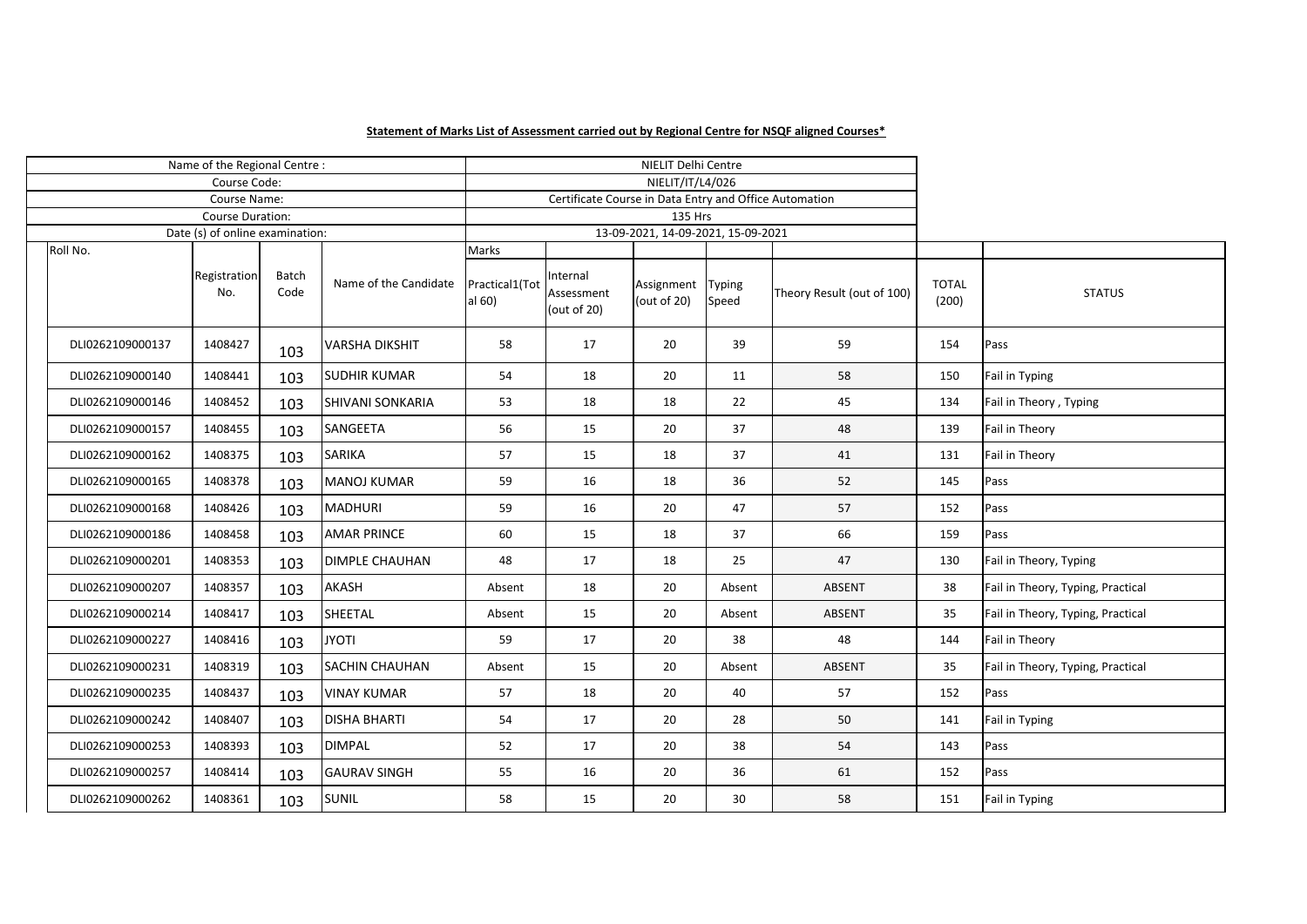| Roll No.         |                     |               |                            | Marks                    |                                       |                                       |        |                            |                       |                                                                       |
|------------------|---------------------|---------------|----------------------------|--------------------------|---------------------------------------|---------------------------------------|--------|----------------------------|-----------------------|-----------------------------------------------------------------------|
|                  | Registration<br>No. | Batch<br>Code | Name of the Candidate      | Practical1(Tot<br>al 60) | Internal<br>Assessment<br>(out of 20) | Assignment   Typing<br>(out of $20$ ) | Speed  | Theory Result (out of 100) | <b>TOTAL</b><br>(200) | <b>STATUS</b>                                                         |
| DLI0262109000267 | 1408476             | 103           | <b>ASHWANI KUMAR</b>       | 45                       | $\mathbf 0$                           | $\mathbf{0}$                          | 19     | 45                         | 90                    | Fail in Internal Assessment, Assignment,<br>Theory, Typing            |
| DLI0262109000268 | 1408394             | 103           | <b>VAISHALI</b>            | <b>ABSENT</b>            | $\mathbf 0$                           | $\mathbf 0$                           | Absent | 33                         | $\mathbf 0$           | Fail in Practical, Internal Assessment,<br>Assignment, Theory, Typing |
| DLI0262109000272 | 1408355             | 103           | <b>ATUL SANDHU</b>         | 59                       | 15.5                                  | 18                                    | 35     | 58                         | 150.5                 | Pass                                                                  |
| DLI0262109000287 | 1408325             | 103           | <b>VIPIN KUMAR</b>         | 52                       | 14                                    | 18                                    | 43     | 58                         | 142                   | Pass                                                                  |
| DLI0262109000141 | 1408395             | 104           | <b>SHUBHANSHU PAL</b>      | 30                       | 17                                    | 18                                    | Absent | 44                         | 109                   | Fail in Theory, Typing                                                |
| DLI0262109000144 | 1408443             | 104           | <b>GARGI SAINI</b>         | 45                       | 16                                    | 18                                    | 30     | 39                         | 118                   | Fail in Theory, Typing                                                |
| DLI0262109000147 | 1408413             | 104           | <b>AAKRISHIT TYAGI</b>     | <b>ABSENT</b>            | 20                                    | 20                                    | Absent | 40                         | 40                    | Fail in Practical, Theory, Typing                                     |
| DLI0262109000148 | 1408362             | 104           | <b>NISCHAY ROHIRA</b>      | 51                       | 19                                    | 17                                    | 35     | 50                         | 137                   | Pass                                                                  |
| DLI0262109000150 | 1408418             | 104           | <b>RIJUL BANSAL</b>        | 59                       | 17                                    | 18                                    | 42     | 63                         | 157                   | Pass                                                                  |
| DLI0262109000153 | 1408381             | 104           | <b>ANOOP SHARMA</b>        | 45                       | 20                                    | 20                                    | 14     | 42                         | 127                   | Fail in Theory, Typing                                                |
| DLI0262109000160 | 1408373             | 104           | <b>PARAS MEHTA</b>         | 55                       | 19                                    | 19                                    | 21     | 47                         | 140                   | Fail in Theory, Typing                                                |
| DLI0262109000169 | 1408386             | 104           | <b>PARAMJEET RAJPUT</b>    | 56                       | 20                                    | 19                                    | 35     | 45                         | 140                   | Fail in Theory                                                        |
| DLI0262109000171 | 1408384             | 104           | NILKANTH                   | 51                       | 18                                    | 17                                    | 14     | 49                         | 135                   | Fail in Theory, Typing                                                |
| DLI0262109000172 | 1408436             | 104           | <b>KAILASH CHAND SAINI</b> | <b>ABSENT</b>            | 14.5                                  | 17                                    | Absent | ABSENT                     | 31.5                  | Fail in Practical, Theory, Typing                                     |
| DLI0262109000180 | 1408388             | 104           | <b>SACHIN KUMAR</b>        | 59                       | 17                                    | 19                                    | 34     | 55                         | 150                   | <b>Fail in Typing</b>                                                 |
| DLI0262109000181 | 1408390             | 104           | <b>AARTI</b>               | 47                       | 17                                    | 20                                    | 25     | 34                         | 118                   | Fail in Theory, Typing                                                |
| DLI0262109000188 | 1408409             | 104           | <b>AVDEEP SHARMA</b>       | ABSENT                   | 20                                    | 19                                    | Absent | ABSENT                     | 39                    | Fail in Practical, Theory, Typing                                     |
| DLI0262109000189 | 1408412             | 104           | NITIN KUMAR                | 54                       | 17                                    | 17                                    | 37     | 54                         | 142                   | Pass                                                                  |
| DLI0262109000194 | 1408370             | 104           | <b>RIDHI VITREJA</b>       | 51                       | 19                                    | 19                                    | 31     | 51                         | 140                   | Fail in Typing                                                        |
| DLI0262109000198 | 1408449             | 104           | PAYAL                      | 52                       | 17                                    | 18                                    | 41     | 58                         | 145                   | Pass                                                                  |
| DLI0262109000202 | 1408450             | 104           | <b>RESHAM</b>              | 53                       | 18                                    | 17                                    | 12     | 33                         | 121                   | Fail in Theory, Typing                                                |
| DLI0262109000208 | 1408421             | 104           | <b>RISHI PARKASH</b>       | 40                       | 17                                    | 17                                    | 16     | 32                         | 106                   | Fail in Theory, Typing                                                |
| DLI0262109000209 | 1408425             | 104           | ASIF                       | 32                       | 19                                    | 19                                    | 29     | 37                         | 107                   | Fail in Theory, Typing                                                |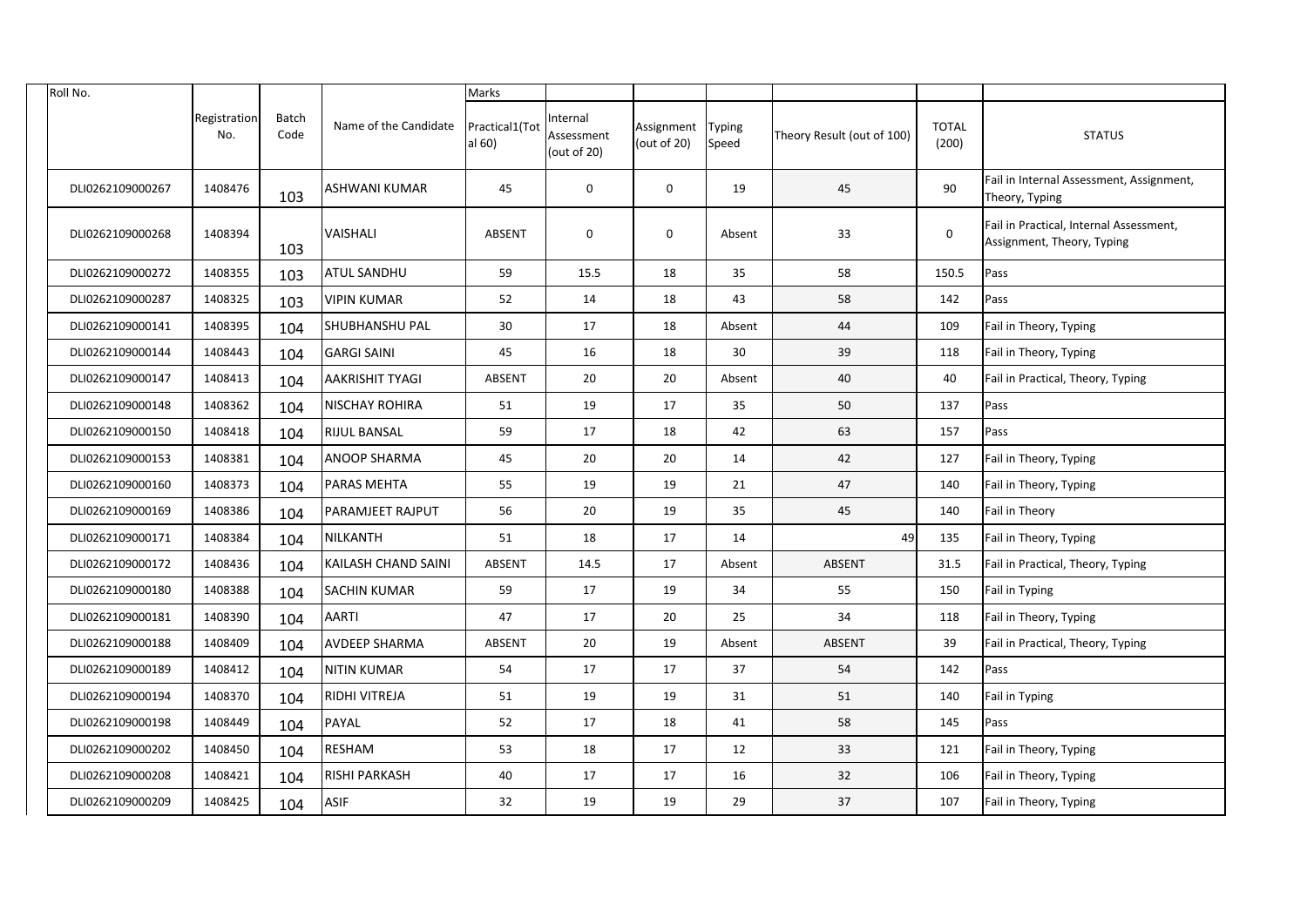| Roll No.         |                     |               |                        | Marks                    |                                       |                              |                        |                            |                       |                                   |
|------------------|---------------------|---------------|------------------------|--------------------------|---------------------------------------|------------------------------|------------------------|----------------------------|-----------------------|-----------------------------------|
|                  | Registration<br>No. | Batch<br>Code | Name of the Candidate  | Practical1(Tot<br>al 60) | Internal<br>Assessment<br>(out of 20) | Assignment<br>(out of $20$ ) | <b>Typing</b><br>Speed | Theory Result (out of 100) | <b>TOTAL</b><br>(200) | <b>STATUS</b>                     |
| DLI0262109000211 | 1408434             | 104           | <b>NAMITA</b>          | 52                       | 17                                    | 17                           | 46                     | 49                         | 135                   | Fail in Theory                    |
| DLI0262109000221 | 1408422             | 104           | <b>DIMPLE</b>          | 56                       | 17                                    | 20                           | 27                     | 51                         | 144                   | <b>Fail in Typing</b>             |
| DLI0262109000226 | 1408424             | 104           | <b>MEENU</b>           | 52                       | 15                                    | 20                           | 22                     | 49                         | 136                   | Fail in Theory, Typing            |
| DLI0262109000265 | 1408327             | 104           | <b>SOURABH</b>         | 55                       | 18                                    | 17                           | Absent                 | 52                         | 142                   | Fail in Typing                    |
| DLI0262109000266 | 1408428             | 104           | <b>JYOTSNA</b>         | 53                       | 18                                    | 18                           | 22                     | 48                         | 137                   | Fail in Theory, Typing            |
| DLI0262109000273 | 1408366             | 104           | <b>SAKSHI</b>          | ABSENT                   | 19                                    | 20                           | Absent                 | 39                         | 39                    | Fail in Practical, Theory, Typing |
| DLI0262109000276 | 1408406             | 104           | <b>KARUN CHAUHAN</b>   | 53                       | 16                                    | 16                           | 22                     | 42                         | 127                   | Fail in Theory, Typing            |
| DLI0262109000277 | 1408456             | 104           | <b>VIKRAM SINGH</b>    | 53                       | 18                                    | 17                           | 36                     | 48                         | 136                   | Fail in Theory                    |
| DLI0262109000279 | 1408316             | 104           | <b>NITISH YADAV</b>    | 50                       | 15                                    | 17                           | 38                     | 58                         | 140                   | Pass                              |
| DLI0262109000280 | 1408451             | 104           | <b>VEENA TIWARI</b>    | 48                       | 18                                    | 18                           | 32                     | 44                         | 128                   | Fail in Theory, Typing            |
| DLI0262109000282 | 1408317             | 104           | SHASHIKANT             | 54                       | 18                                    | 18                           | 42                     | 67                         | 157                   | Pass                              |
| DLI0262109000283 | 1408453             | 104           | <b>SURAJ CHOUDHARY</b> | 54                       | 19                                    | 17                           | 38                     | 54                         | 144                   | Pass                              |
| DLI0262109000166 | 1403703             | 105           | POOJA                  | 55                       | 17                                    | 20                           | 45                     | 51                         | 143                   | Pass                              |
| DLI0262109000173 | 1403713             | 105           | <b>MADHU BALA</b>      | 57                       | 16                                    | 20                           | 38                     | 50                         | 143                   | Pass                              |
| DLI0262109000176 | 1403695             | 105           | <b>URVASHI</b>         | 54                       | 17                                    | 20                           | 35                     | 46                         | 137                   | Fail in Theory                    |
| DLI0262109000182 | 1403706             | 105           | <b>DEEPA</b>           | 58                       | 17                                    | 20                           | 28                     | 60                         | 155                   | <b>Fail in Typing</b>             |
| DLI0262109000184 | 1403712             | 105           | <b>DHIRAJ</b>          | 60                       | 16                                    | 20                           | 58                     | 70                         | 166                   | <b>Pass</b>                       |
| DLI0262109000205 | 1403733             | 105           | <b>NEHA</b>            | 58                       | 19                                    | 20                           | 15                     | 48                         | 145                   | Fail in Theory, Typing            |
| DLI0262109000210 | 1403694             | 105           | <b>AMAN PRASAD</b>     | 53                       | 17                                    | 20                           | 42                     | 50                         | 140                   | Pass                              |
| DLI0262109000219 | 1403700             | 105           | <b>RICHA</b>           | 51                       | 16                                    | 20                           | 22                     | 43                         | 130                   | Fail in Theory, Typing            |
| DLI0262109000220 | 1403722             | 105           | ISHIKA KASHYAP         | 59                       | 17                                    | 20                           | Absent                 | 45                         | 141                   | Fail in Theory, Typing            |
| DLI0262109000223 | 1403726             | 105           | <b>ANJU</b>            | ABSENT                   | 16                                    | 20                           | Absent                 | ABSENT                     | 36                    | Fail in Practical, Theory, Typing |
| DLI0262109000225 | 1403693             | 105           | <b>DEEPAK</b>          | ABSENT                   | 17                                    | 20                           | Absent                 | ABSENT                     | 37                    | Fail in Practical, Theory, Typing |
| DLI0262109000232 | 1403779             | 105           | SONIYA                 | ABSENT                   | 16                                    | 20                           | Absent                 | ABSENT                     | 36                    | Fail in Practical, Theory, Typing |
| DLI0262109000233 | 1403714             | 105           | <b>KOMAL</b>           | 51                       | 16                                    | $20\,$                       | 19                     | 48                         | 135                   | Fail in Theory, Typing            |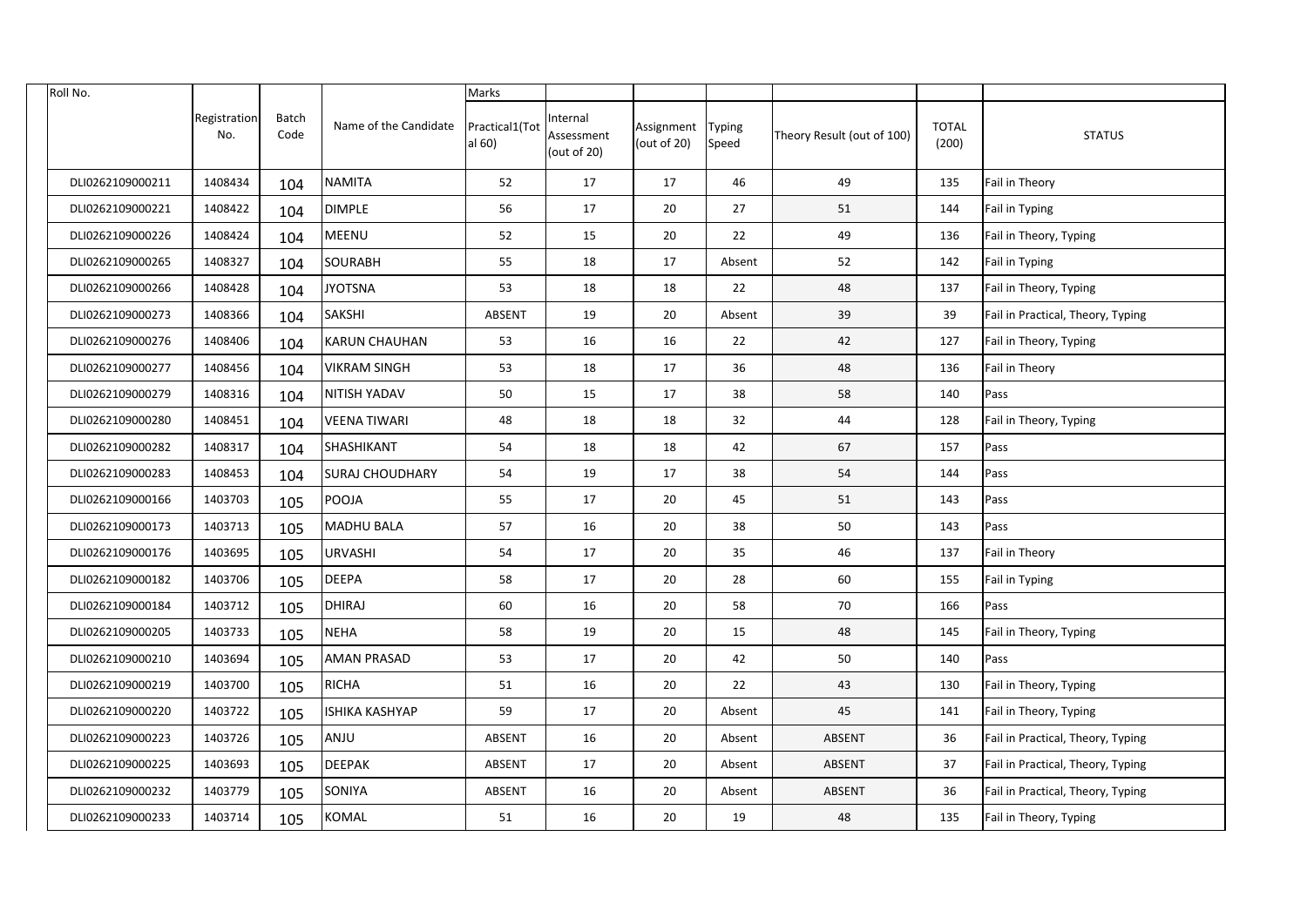| Roll No.         |                     |               |                            | Marks                    |                                       |                           |                 |                            |                       |                                   |
|------------------|---------------------|---------------|----------------------------|--------------------------|---------------------------------------|---------------------------|-----------------|----------------------------|-----------------------|-----------------------------------|
|                  | Registration<br>No. | Batch<br>Code | Name of the Candidate      | Practical1(Tot<br>al 60) | Internal<br>Assessment<br>(out of 20) | Assignment<br>(out of 20) | Typing<br>Speed | Theory Result (out of 100) | <b>TOTAL</b><br>(200) | <b>STATUS</b>                     |
| DLI0262109000244 | 1403704             | 105           | <b>SEEMA</b>               | 58                       | 17                                    | 20                        | 40              | 55                         | 150                   | Pass                              |
| DLI0262109000248 | 1403728             | 105           | <b>PRADEEP KUMAR</b>       | 50                       | 16                                    | 20                        | Absent          | 54                         | 140                   | Fail in Typing                    |
| DLI0262109000255 | 1403705             | 105           | <b>NARENDER SINGH</b>      | 58                       | 16                                    | 20                        | 42              | 55                         | 149                   | Pass                              |
| DLI0262109000263 | 1403691             | 105           | <b>JITESH KUMAR</b>        | 55                       | 19                                    | 20                        | 46              | 50                         | 144                   | Pass                              |
| DLI0262109000271 | 1403701             | 105           | <b>DEEPAK KUMAR</b>        | 54                       | 16                                    | 20                        | 48              | 50                         | 140                   | Pass                              |
| DLI0262109000281 | 1403696             | 105           | <b>ABHISHEK KUMAR</b>      | 58                       | 16                                    | 20                        | 43              | 49                         | 143                   | Fail in Theory                    |
| DLI0262109000135 | 1408459             | 106           | <b>ARUN</b>                | 51                       | 17                                    | 20                        | 32              | 47                         | 135                   | Fail in Theory, Typing            |
| DLI0262109000136 | 1408383             | 106           | <b>DEEPSHIKHA CHOUDHAR</b> | 42                       | 14                                    | 18                        | 23              | 58                         | 132                   | Fail in Typing                    |
| DLI0262109000139 | 1408387             | 106           | <b>VAISHALY</b>            | ABSENT                   | 17                                    | 20                        | Absent          | ABSENT                     | 37                    | Fail in Practical, Theory, Typing |
| DLI0262109000142 | 1408521             | 106           | <b>BHARAT</b>              | ABSENT                   | 16                                    | 20                        | Absent          | ABSENT                     | 36                    | Fail in Practical, Theory, Typing |
| DLI0262109000145 | 1408442             | 106           | <b>VISHAL KUMAR</b>        | 47                       | 15                                    | 18                        | 32              | 50                         | 130                   | Fail in Typing                    |
| DLI0262109000152 | 1408379             | 106           | PRAVEEN KUMAR              | ABSENT                   | 17                                    | 20                        | Absent          | ABSENT                     | 37                    | Fail in Practical, Theory, Typing |
| DLI0262109000156 | 1408322             | 106           | <b>DOLLY CHOUDHARY</b>     | 53                       | 16                                    | 20                        | 26              | 43                         | 132                   | Fail in Theory, Typing            |
| DLI0262109000158 | 1408389             | 106           | <b>TRIPTI</b>              | 54                       | 15                                    | 18                        | 39              | 73                         | 160                   | Pass                              |
| DLI0262109000161 | 1408323             | 106           | <b>ARUN KUMAR</b>          | 57                       | 17                                    | 20                        | 42              | 60                         | 154                   | Pass                              |
| DLI0262109000167 | 1408354             | 106           | <b>ASHISH MASIH</b>        | 52                       | 15                                    | 18                        | 33              | 57                         | 142                   | Fail in Typing                    |
| DLI0262109000170 | 1408320             | 106           | <b>KHYATI CHANDRA</b>      | ABSENT                   | 16                                    | 18                        | Absent          | ABSENT                     | 34                    | Fail in Practical, Theory, Typing |
| DLI0262109000175 | 1408392             | 106           | <b>POONAM KUMARI</b>       | 43                       | 14                                    | 18                        | 19              | 54                         | 129                   | Fail in Typing                    |
| DLI0262109000196 | 1408396             | 106           | <b>SRISHTI</b>             | 46                       | 16                                    | 18                        | 21              | 62                         | 142                   | Fail in Typing                    |
| DLI0262109000216 | 1408318             | 106           | <b>TUSHAR KANOJIA</b>      | ABSENT                   | 17                                    | 20                        | Absent          | 58                         | 37                    | Fail in Practical, Typing         |
| DLI0262109000218 | 1408415             | 106           | TARUN KOTIYA               | 50                       | 16                                    | 18                        | 38              | 48                         | 132                   | Fail in Theory                    |
| DLI0262109000241 | 1408448             | 106           | <b>VIVEK KUMAR</b>         | 58                       | 19                                    | 20                        | 27              | ABSENT                     | 39                    | Fail in Theory, Typing            |
| DLI0262109000256 | 1408420             | 106           | <b>ASHISH KUMAR</b>        | 57                       | 15                                    | 20                        | 44              | 57                         | 149                   | Pass                              |
| DLI0262109000269 | 1408397             | 106           | <b>VIPIN KUMAR</b>         | 52                       | 14                                    | 20                        | 39              | 62                         | 148                   | Pass                              |
| DLI0262109000289 | 1408324             | 106           | <b>MOHIT KUMAR</b>         | 50                       | 15                                    | $20\,$                    | 18              | 57                         | 142                   | Fail in Typing                    |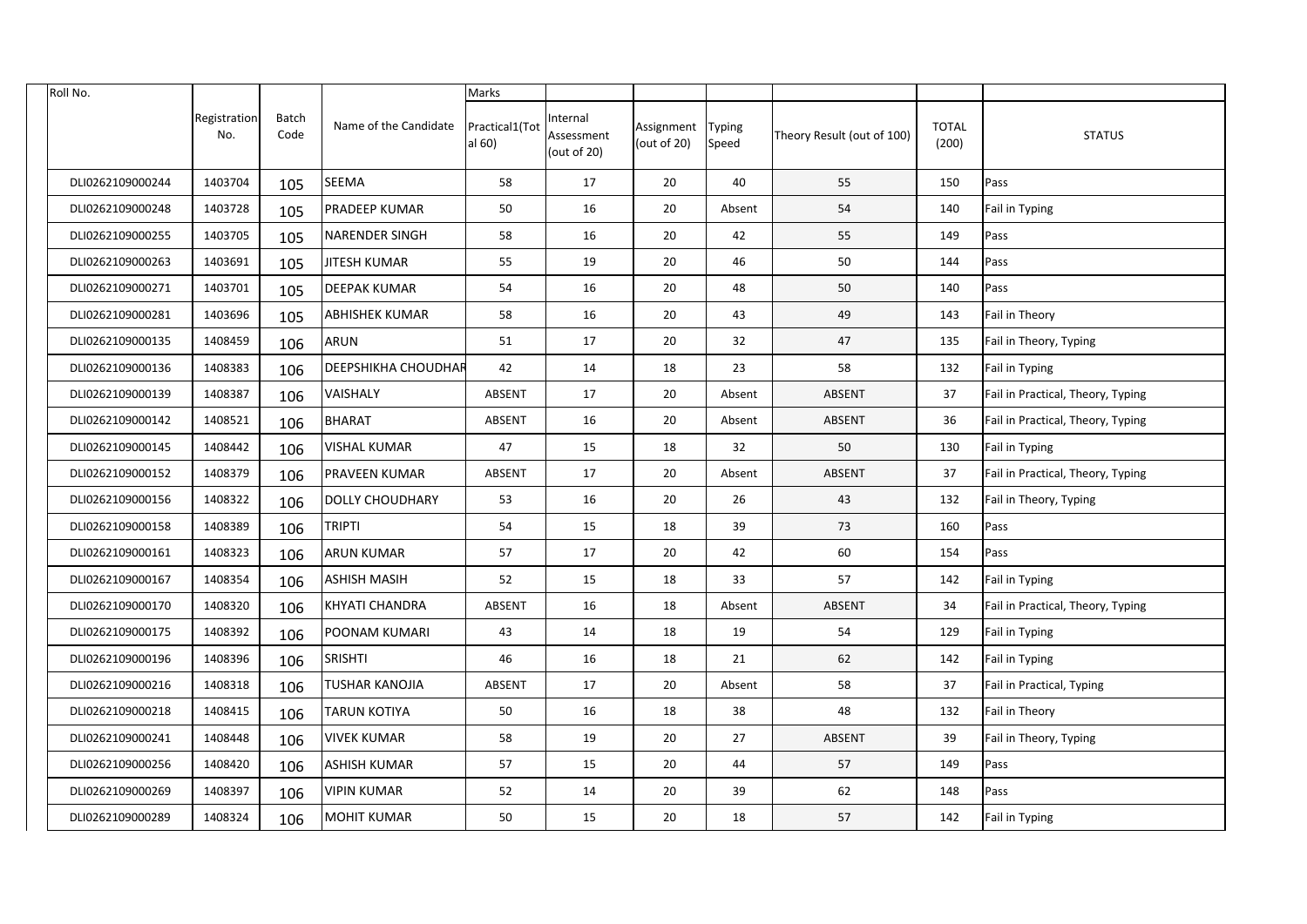| Roll No.         |                     |               |                             | Marks                    |                                      |                                     |        |                            |                       |                                   |
|------------------|---------------------|---------------|-----------------------------|--------------------------|--------------------------------------|-------------------------------------|--------|----------------------------|-----------------------|-----------------------------------|
|                  | Registration<br>No. | Batch<br>Code | Name of the Candidate       | Practical1(Tot<br>al 60) | nternal<br>Assessment<br>(out of 20) | Assignment Typing<br>(out of $20$ ) | Speed  | Theory Result (out of 100) | <b>TOTAL</b><br>(200) | <b>STATUS</b>                     |
| DLI0262109000149 | 1403780             | 107           | <b>SHRUTI BAMBA</b>         | 54                       | 17                                   | 20                                  | 27     | 37                         | 128                   | Fail in Theory, Typing            |
| DLI0262109000159 | 1403698             | 107           | <b>ANKIT CHHIKARA</b>       | 46                       | 18                                   | 20                                  | 44     | 47                         | 131                   | Fail in Theory                    |
| DLI0262109000174 | 1403707             | 107           | VAISHALI SHARMA             | 50                       | 18                                   | 20                                  | 32     | 63                         | 151                   | Fail in Typing                    |
| DLI0262109000179 | 1403702             | 107           | <b>VISHAL GOSWAMI</b>       | 57                       | 17                                   | 20                                  | 39     | 59                         | 153                   | Pass                              |
| DLI0262109000185 | 1403715             | 107           | <b>SAGAR MITTAL</b>         | 55                       | 18                                   | 20                                  | 43     | 78                         | 171                   | Pass                              |
| DLI0262109000187 | 1403721             | 107           | <b>HARSHITA MAULEKHI</b>    | 51                       | 18                                   | 20                                  | 59     | 58                         | 147                   | Pass                              |
| DLI0262109000191 | 1403723             | 107           | <b>RISHABH TANEJA</b>       | 51                       | 19                                   | 20                                  | 41     | 65                         | 155                   | Pass                              |
| DLI0262109000192 | 1403724             | 107           | <b>TURVI SETHI</b>          | 51                       | 19                                   | 20                                  | 31     | 64                         | 154                   | <b>Fail in Typing</b>             |
| DLI0262109000193 | 1403725             | 107           | JYOTSANA ABBOTT             | 46                       | 15                                   | 20                                  | 38     | 65                         | 146                   | Pass                              |
| DLI0262109000197 | 1403699             | 107           | <b>NAHEEM KHAN</b>          | 52                       | 17                                   | 20                                  | 42     | 66                         | 155                   | Pass                              |
| DLI0262109000203 | 1403718             | 107           | <b>ASHISH ABBOTT</b>        | 48                       | 16                                   | 20                                  | 35     | 64                         | 148                   | Pass                              |
| DLI0262109000250 | 1403692             | 107           | MADHAV DOONGA               | 32                       | 16                                   | 20                                  | 18     | 49                         | 117                   | Fail in Theory, Typing            |
| DLI0262109000254 | 1403731             | 107           | <b>KRIPA SHANKAR</b>        | ABSENT                   | 13                                   | 20                                  | Absent | ABSENT                     | 33                    | Fail in Practical, Theory, Typing |
| DLI0262109000260 | 1403711             | 107           | <b>SATYAM KUMAR</b>         | 55                       | 14                                   | 20                                  | 55     | 61                         | 150                   | Pass                              |
| DLI0262109000261 | 1403727             | 107           | <b>DEEPAK KUMAR VERMA</b>   | 53                       | 17                                   | 20                                  | 45     | 53                         | 143                   | Pass                              |
| DLI0262109000270 | 1403716             | 107           | <b>GAGAN SEHRA</b>          | 51                       | 19                                   | 20                                  | 19     | 60                         | 150                   | <b>Fail in Typing</b>             |
| DLI0262109000278 | 1403717             | 107           | JASVEEN YADAV               | 52                       | 16                                   | 20                                  | 40     | 50                         | 138                   | [Pass                             |
| DLI0262109000284 | 1403709             | 107           | <b>AMAN SHARMA</b>          | 50                       | 17                                   | 20                                  | 38     | 51                         | 138                   | Pass                              |
| DLI0262109000285 | 1403719             | 107           | <b>UDIT CHAUHAN</b>         | 46                       | 17                                   | 20                                  | 29     | 72                         | 155                   | <b>Fail in Typing</b>             |
| DLI0262109000286 | 1403720             | 107           | SAMREEN                     | 47                       | 16                                   | 20                                  | 28     | 62                         | 145                   | Fail in Typing                    |
| DLI0262109000143 | 1408364             | 108           | <b>PAWAN KUMAR</b>          | 45                       | 15.5                                 | 18                                  | 36     | 53                         | 131.5                 | Pass                              |
| DLI0262109000163 | 1408391             | 108           | KHUSHI                      | ABSENT                   | 17                                   | 20                                  | Absent | 44                         | 81                    | Fail in Practical, Theory, Typing |
| DLI0262109000164 | 1408385             | 108           | DHRUV                       | 46                       | 15                                   | 20                                  | 22     | 50                         | 131                   | Fail in Typing                    |
| DLI0262109000177 | 1408411             | 108           | <b>SURESH KUMAR BAKOLIA</b> | 46                       | 18                                   | 20                                  | 14     | 43                         | 127                   | Fail in Theory, Typing            |
| DLI0262109000178 | 1408359             | 108           | <b>AKSHAY KUMAR</b>         | 51                       | 19                                   | 20                                  | 36     | 46                         | 136                   | Fail in Theory                    |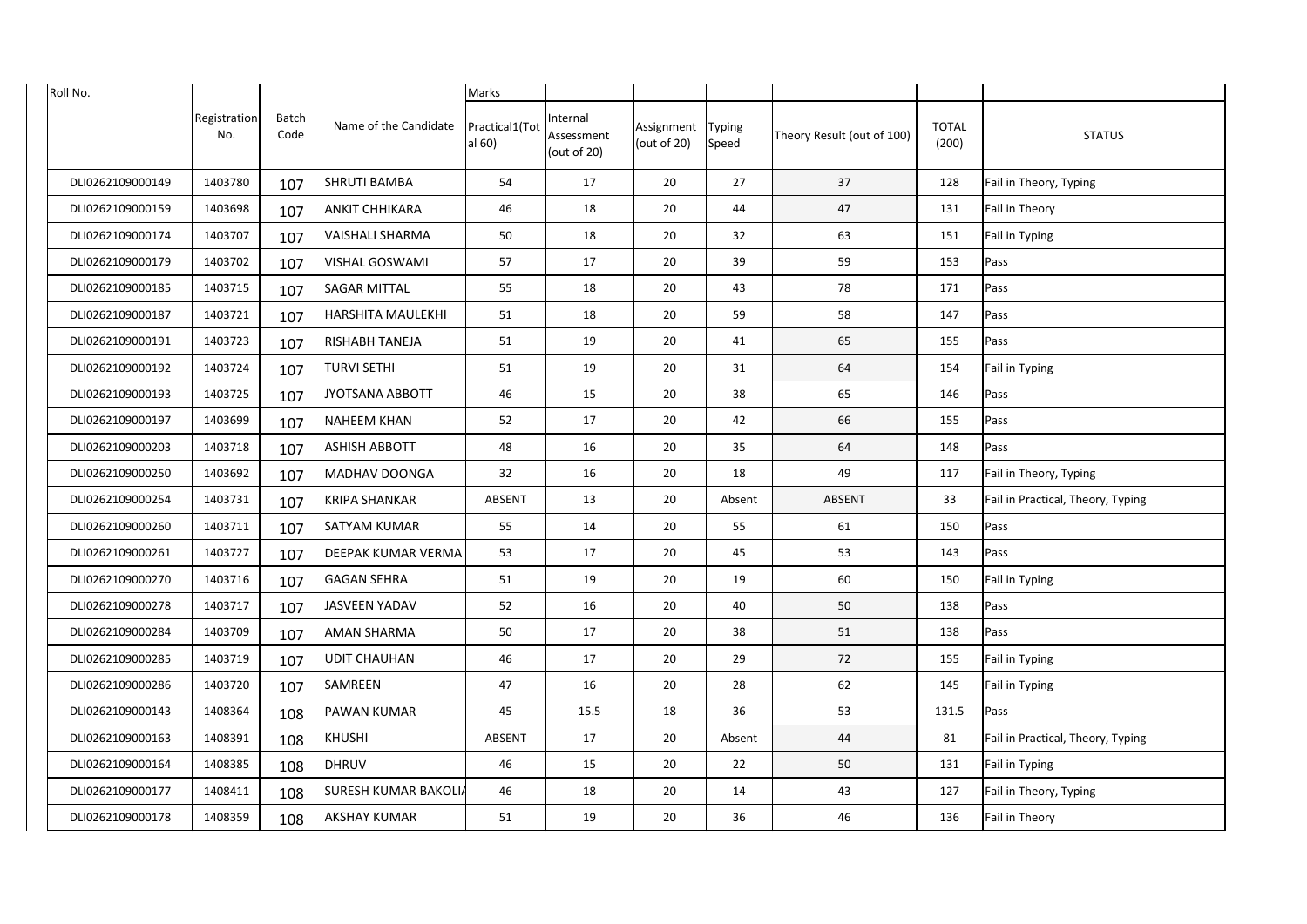| Roll No.         |                     |               |                           | <b>Marks</b>             |                                      |                           |                 |                            |                       |                                   |
|------------------|---------------------|---------------|---------------------------|--------------------------|--------------------------------------|---------------------------|-----------------|----------------------------|-----------------------|-----------------------------------|
|                  | Registration<br>No. | Batch<br>Code | Name of the Candidate     | Practical1(Tot<br>al 60) | nternal<br>Assessment<br>(out of 20) | Assignment<br>(out of 20) | Typing<br>Speed | Theory Result (out of 100) | <b>TOTAL</b><br>(200) | <b>STATUS</b>                     |
| DLI0262109000183 | 1408315             | 108           | PARUL                     | 43                       | 18                                   | 20                        | 19              | 43                         | 124                   | Fail in Theory, Typing            |
| DLI0262109000190 | 1408404             | 108           | SARITA                    | 44                       | 16                                   | 20                        | 43              | 60                         | 140                   | Pass                              |
| DLI0262109000195 | 1408358             | 108           | <b>VIKAS</b>              | 45                       | 17                                   | 20                        | 38              | 37                         | 119                   | Fail in Theory                    |
| DLI0262109000206 | 1408368             | 108           | <b>GANESH KHANWALIA</b>   | 48                       | 16                                   | 20                        | 22              | 40                         | 124                   | Fail in Theory, Typing            |
| DLI0262109000213 | 1408400             | 108           | <b>JATIN</b>              | 51                       | 15                                   | 18                        | 49              | 59                         | 143                   | Pass                              |
| DLI0262109000217 | 1408423             | 108           | NIKHIL                    | ABSENT                   | 16                                   | 18                        | Absent          | <b>ABSENT</b>              | 34                    | Fail in Practical, Theory, Typing |
| DLI0262109000228 | 1408462             | 108           | <b>AMAN</b>               | ABSENT                   | 15                                   | 18                        | Absent          | ABSENT                     | 33                    | Fail in Practical, Theory, Typing |
| DLI0262109000234 | 1408432             | 108           | NEHA                      | 39                       | 15                                   | 20                        | 20              | 45                         | 119                   | Fail in Theory, Typing            |
| DLI0262109000237 | 1408401             | 108           | KOMAL                     | 42                       | 18                                   | 20                        | 27              | 48                         | 128                   | Fail in Theory, Typing            |
| DLI0262109000238 | 1408399             | 108           | <b>SAGAR KUMAR</b>        | 43                       | 17                                   | 18                        | Absent          | 39                         | 117                   | Fail in Theory, Typing            |
| DLI0262109000239 | 1408429             | 108           | <b>TANISHA</b>            | 44                       | 17                                   | 20                        | 25              | 43                         | 124                   | Fail in Theory, Typing            |
| DLI0262109000240 | 1408356             | 108           | AYUSHI                    | 42                       | 15                                   | 20                        | 33              | 47                         | 124                   | Fail in Theory, Typing            |
| DLI0262109000247 | 1408477             | 108           | <b>DEEPA CHAWRIYA</b>     | 51                       | 17                                   | 20                        | 10              | 29                         | 117                   | Fail in Theory, Typing            |
| DLI0262109000274 | 1408382             | 108           | <b>PUNIT KUMAR</b>        | 50                       | 16                                   | 20                        | 35              | 51                         | 137                   | Pass                              |
| DLI0262109000275 | 1408430             | 108           | <b>KAJAL SINGH</b>        | 52                       | 15                                   | 20                        | 49              | 60                         | 147                   | Pass                              |
| DLI0262109000288 | 1408457             | 108           | <b>MOHIT TEJYAN</b>       | 47                       | 16                                   | 20                        | 10              | 43                         | 126                   | Fail in Theory, Typing            |
| DLI0262109000134 | 1408367             | 109           | SHEKHAR KASHYAP           | 48                       | 18                                   | 19                        | 35              | 57                         | 142                   | <b>Pass</b>                       |
| DLI0262109000151 | 1408372             | 109           | POONAM                    | 53                       | 18                                   | 19                        | 26              | 53                         | 143                   | Fail in Typing                    |
| DLI0262109000155 | 1408408             | 109           | <b>KARAN NIRMAN</b>       | ABSENT                   | 18                                   | 19                        | Absent          | 57                         | 37                    | Fail in Practical, Typing         |
| DLI0262109000200 | 1408380             | 109           | <b>YUKTA NEGI</b>         | ABSENT                   | 18                                   | 20                        | Absent          | 44                         | 38                    | Fail in Practical, Theory, Typing |
| DLI0262109000215 | 1408473             | 109           | MAMTA                     | 54                       | 16                                   | 17                        | 35              | 47                         | 134                   | Fail in Theory                    |
| DLI0262109000222 | 1408463             | 109           | <b>SHUBHAM KUMAR VERN</b> | 53                       | 17                                   | 18                        | 32              | 47                         | 135                   | Fail in Theory, Typing            |
| DLI0262109000246 | 1408376             | 109           | VANSHIKA AGGARWAL         | 46                       | 18                                   | 20                        | 20              | 43                         | 127                   | Fail in Theory, Typing            |
| DLI0262109000252 | 1408402             | 109           | MOHAMMAD AABID            | 50                       | 18                                   | 19                        | 34              | 57                         | 144                   | Fail in Typing                    |
| DLI0262109000132 | 1408447             | 110           | <b>DEEPIKA VAID</b>       | 35                       | 15                                   | 20                        | 34              | 46                         | 116                   | Fail in Theory, Typing            |